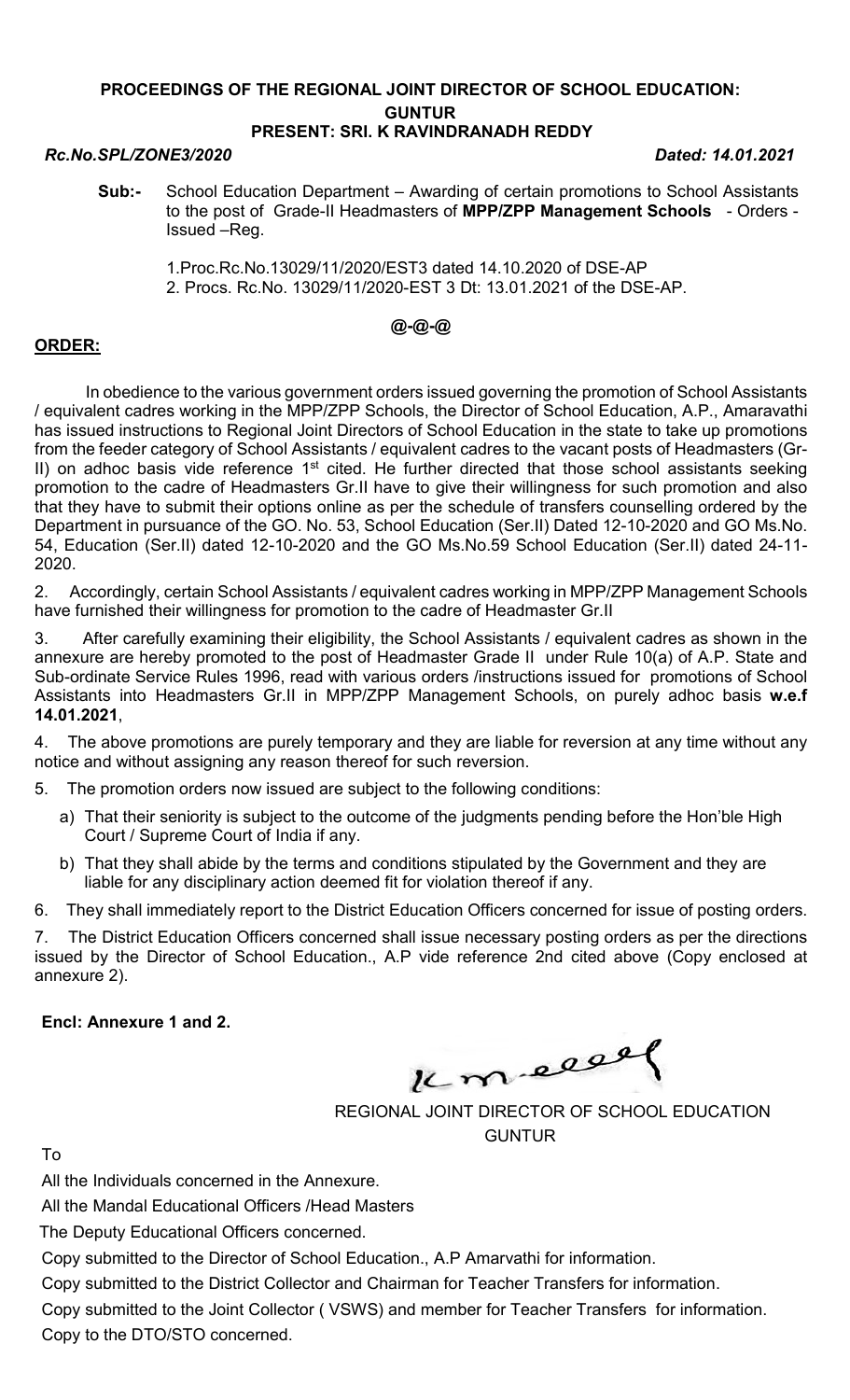#### ANNEXURE -1

| <b>SL.N</b><br>$\mathbf{o}$ | ZONE_<br><b>NAME</b> | <b>DISTRICT_</b><br><b>NAME</b> | <b>EMPLOYEE DETAILS</b>                                                                                                | <b>WORKING</b><br><b>SCHOOL</b>                  | <b>PROMOTED AS</b>           | <b>MANAGEME</b><br><b>NT</b>  |
|-----------------------------|----------------------|---------------------------------|------------------------------------------------------------------------------------------------------------------------|--------------------------------------------------|------------------------------|-------------------------------|
| 1                           | ZONE <sub>3</sub>    | <b>GUNTUR</b>                   | 0619288-<br>MALLAVARAPU<br>SUNDER RAO-<br><b>SCHOOL</b><br>ASSISTANT(NON<br>LANGUAGES)-SOCIAL<br><b>STUDIES</b>        | 28173900315-ZPHS<br><b>MULAKALUR</b>             | <b>HEAD MASTER,</b><br>GR.II | <b>LOCAL</b><br><b>BODIES</b> |
| $\overline{2}$              | ZONE <sub>3</sub>    | <b>GUNTUR</b>                   | 0621222-PILLI JYOTHI-<br><b>SCHOOL</b><br>ASSISTANT(NON<br>LANGUAGES)-<br><b>BIOLOGICAL SCIENCE</b>                    | 28173100405-ZPHS<br>KUCHELLAPADU                 | <b>HEAD MASTER,</b><br>GR.II | <b>LOCAL</b><br><b>BODIES</b> |
| 3                           | ZONE <sub>3</sub>    | <b>GUNTUR</b>                   | 0636288-BOMMASANI<br><b>RAMESH BABU-</b><br><b>SCHOOL</b><br>ASSISTANT(NON<br>LANGUAGES)-<br><b>MATHEMATICS</b>        | 28170701703-ZPHS<br><b>KONURU</b>                | <b>HEAD MASTER,</b><br>GR.II | <b>LOCAL</b><br><b>BODIES</b> |
| 4                           | ZONE <sub>3</sub>    | <b>GUNTUR</b>                   | 0617931-SHAIK<br>MAHABOOB SUBHANI-<br><b>SCHOOL</b><br>ASSISTANT(NON<br>LANGUAGES)-<br><b>MATHEMATICS</b>              | 28175701304-ZPHS<br><b>JAMMULAPALEM</b>          | <b>HEAD MASTER,</b><br>GR.II | <b>LOCAL</b><br><b>BODIES</b> |
| 5                           | ZONE <sub>3</sub>    | <b>GUNTUR</b>                   | 0631539-KSHATRI<br><b>BHASKAR SINGH-</b><br><b>SCHOOL</b><br>ASSISTANT(NON<br>LANGUAGES)-<br><b>MATHEMATICS</b>        | 28173900316-ZPHS<br><b>ISSAPALEM</b>             | <b>HEAD MASTER,</b><br>GR.II | <b>LOCAL</b><br><b>BODIES</b> |
| 6                           | ZONE <sub>3</sub>    | <b>GUNTUR</b>                   | 0623505-BADA<br><b>RAJEEV RATNA-</b><br><b>SCHOOL</b><br>ASSISTANT(LANGUAG<br>ES)-HINDI                                | 28173501206-ZPHS<br><b>MUTLURU</b>               | <b>HEAD MASTER,</b><br>GR.II | <b>LOCAL</b><br><b>BODIES</b> |
| $\overline{7}$              | ZONE <sub>3</sub>    | <b>GUNTUR</b>                   | 0619279-KOLASANIR<br>K V<br>SRIMANNARAYANA-<br><b>SCHOOL</b><br>ASSISTANT(LANGUAG<br>ES)-HINDI                         | 28172800405-ZPHS<br>PEDAKONDURU                  | <b>HEAD MASTER,</b><br>GR.II | <b>LOCAL</b><br><b>BODIES</b> |
| 8                           | ZONE <sub>3</sub>    | <b>GUNTUR</b>                   | 0604322-THALATHOTI<br><b>ANURADHA</b><br>RATHNAM-SCHOOL<br>ASSISTANT(NON<br>LANGUAGES)-<br><b>BIOLOGICAL SCIENCE</b>   | 28172700502-<br><b>MPUPS</b><br><b>GADDIPADU</b> | <b>HEAD MASTER,</b><br>GR.II | <b>LOCAL</b><br><b>BODIES</b> |
| 9                           | ZONE <sub>3</sub>    | <b>GUNTUR</b>                   | 0640300-MOHAMMAD<br>RASHID ALI KHAN-<br><b>SCHOOL</b><br>ASSISTANT(NON<br>LANGUAGES)-<br><b>MATHEMATICS</b>            | 28171500303-ZPHS<br><b>RENTAPALLA</b>            | <b>HEAD MASTER,</b><br>GR.II | <b>LOCAL</b><br><b>BODIES</b> |
| 10                          | ZONE <sub>3</sub>    | <b>GUNTUR</b>                   | 0645106-NANDIRAJU<br><b>LAKSHMI DURGA-</b><br><b>SCHOOL</b><br>ASSISTANT(NON<br>LANGUAGES)-<br><b>MATHEMATICS</b>      | 28171001106-SKD<br><b>ZPHS RAYAPUDI</b>          | <b>HEAD MASTER,</b><br>GR.II | <b>LOCAL</b><br><b>BODIES</b> |
| 11                          | ZONE <sub>3</sub>    | <b>GUNTUR</b>                   | 0642920-VASIMALLA<br>ROSALIA-SCHOOL<br>ASSISTANT(NON<br>LANGUAGES)-<br><b>BIOLOGICAL SCIENCE</b>                       | 28171401309-ZPHS<br>PEDAKURAPADU                 | <b>HEAD MASTER,</b><br>GR.II | <b>LOCAL</b><br><b>BODIES</b> |
| 12                          | ZONE <sub>3</sub>    | <b>GUNTUR</b>                   | 0625660-SARIGALA<br><b>ANALA KUMARI-</b><br><b>SCHOOL</b><br>ASSISTANT(NON<br>LANGUAGES)-<br><b>BIOLOGICAL SCIENCE</b> | 28170800604-ZPHS<br><b>VUTUKURU</b>              | <b>HEAD MASTER,</b><br>GR.II | <b>LOCAL</b><br><b>BODIES</b> |
| 13                          | ZONE <sub>3</sub>    | <b>GUNTUR</b>                   | 0619339-TURLAPATI<br><b>VENKATA</b><br><b>SUBRAMANYESWARA</b><br>O-SCHOOL<br>ASSISTANT(LANGUAG<br>ES)-HINDI            | 28171002005-ZPHS<br><b>MANDADAM</b>              | <b>HEAD MASTER,</b><br>GR.II | <b>LOCAL</b><br><b>BODIES</b> |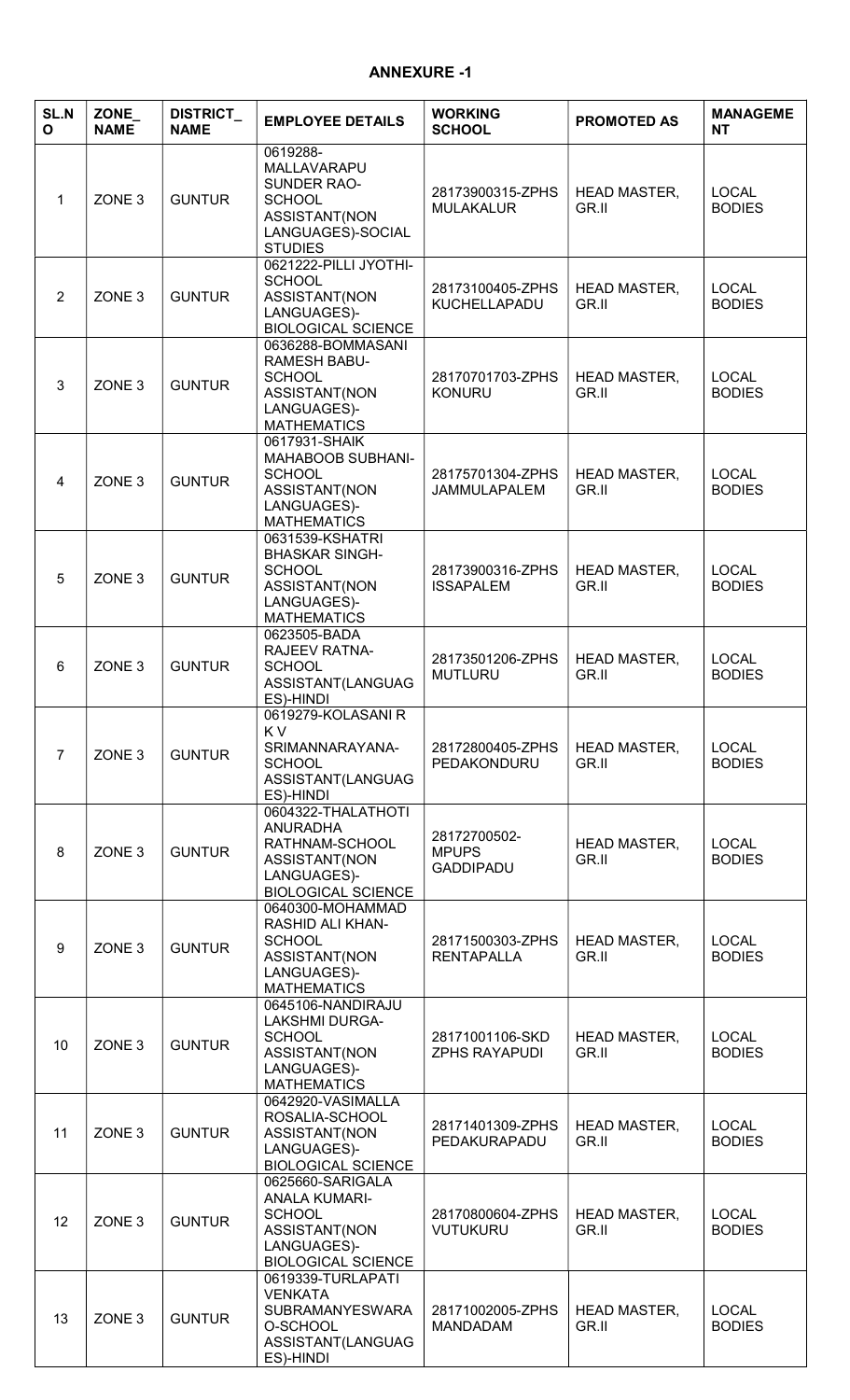| 14 | ZONE <sub>3</sub> | <b>NELLORE</b> | 0806730-CHERUKURI<br>SRINIVASULU-<br><b>SCHOOL</b><br>ASSISTANT(NON<br>LANGUAGES)-<br><b>MATHEMATICS</b>                  | 28192001303-<br><b>MPUPS</b><br><b>KOLLAPANAIDUPA</b><br>LLI       | <b>HEAD MASTER,</b><br>GR.II | <b>LOCAL</b><br><b>BODIES</b> |
|----|-------------------|----------------|---------------------------------------------------------------------------------------------------------------------------|--------------------------------------------------------------------|------------------------------|-------------------------------|
| 15 | ZONE <sub>3</sub> | <b>NELLORE</b> | 0820694-MOHAMMED<br><b>GHOUSE MOHIDDIN-</b><br><b>SCHOOL</b><br>ASSISTANT(NON<br>LANGUAGES)-<br><b>BIOLOGICAL SCIENCE</b> | 28194403704-ZPHS<br><b>TALLAMPADU</b>                              | <b>HEAD MASTER,</b><br>GR.II | <b>LOCAL</b><br><b>BODIES</b> |
| 16 | ZONE <sub>3</sub> | <b>NELLORE</b> | 0833469-AMARAPU<br>ANKAIAH-SCHOOL<br>ASSISTANT(NON<br>LANGUAGES)-SOCIAL<br><b>STUDIES</b>                                 | 28192401806-<br><b>KSZPHS THODERU</b>                              | <b>HEAD MASTER,</b><br>GR.II | <b>LOCAL</b><br><b>BODIES</b> |
| 17 | ZONE <sub>3</sub> | <b>NELLORE</b> | 0813481-POLIDASU<br>SRINIVASA RAO-<br><b>SCHOOL</b><br>ASSISTANT(NON<br>LANGUAGES)-<br>PHYSICAL SCIENCES                  | 28190200205-ZPHS<br>PEDDI REDDY<br><b>PALLI</b>                    | <b>HEAD MASTER,</b><br>GR.II | <b>LOCAL</b><br><b>BODIES</b> |
| 18 | ZONE <sub>3</sub> | <b>NELLORE</b> | 0813347-DANDU<br>RAVEENDRA REDDY-<br><b>SCHOOL</b><br>ASSISTANT(NON<br>LANGUAGES)-<br>PHYSICAL SCIENCES                   | 28193202003-<br>MPUPS VENDODU                                      | <b>HEAD MASTER,</b><br>GR.II | <b>LOCAL</b><br><b>BODIES</b> |
| 19 | ZONE <sub>3</sub> | <b>NELLORE</b> | 0819183-THOPA<br>VENKATESWARLU-<br><b>SCHOOL</b><br>ASSISTANT(NON<br>LANGUAGES)-<br>PHYSICAL SCIENCES                     | 28190500827-ZPHS<br><b>OTTURU</b>                                  | <b>HEAD MASTER,</b><br>GR.II | <b>LOCAL</b><br><b>BODIES</b> |
| 20 | ZONE <sub>3</sub> | <b>NELLORE</b> | 0800466-POLAGANGA<br>SUBBA RAO-SCHOOL<br>ASSISTANT(LANGUAG<br>ES)-ENGLISH                                                 | 28192501110-ZPHS<br><b>KODURUPADU</b>                              | <b>HEAD MASTER,</b><br>GR.II | <b>LOCAL</b><br><b>BODIES</b> |
| 21 | ZONE <sub>3</sub> | <b>NELLORE</b> | 0830462-ANTHATI<br><b>VENKATA</b><br>RATHNAIAH-SCHOOL<br>ASSISTANT(NON<br>LANGUAGES)-<br><b>BIOLOGICAL SCIENCE</b>        | 28193504304-ZPHS<br><b>PETLURU</b>                                 | HEAD MASTER,<br>GR.II        | <b>LOCAL</b><br><b>BODIES</b> |
| 22 | ZONE <sub>3</sub> | <b>NELLORE</b> | 0800416-<br>PINNAMAREDDY<br>SREELAKSHMI-<br><b>SCHOOL</b><br>ASSISTANT(NON<br>LANGUAGES)-<br>PHYSICAL SCIENCES            | 28191202034-<br><b>GOVT HS</b><br><b>ATMAKUR</b>                   | <b>HEAD MASTER,</b><br>GR.II | <b>LOCAL</b><br><b>BODIES</b> |
| 23 | ZONE <sub>3</sub> | <b>NELLORE</b> | 0829350-PODILI<br><b>VENKATA SUBBARAO-</b><br><b>SCHOOL</b><br>ASSISTANT(NON<br>LANGUAGES)-<br><b>BIOLOGICAL SCIENCE</b>  | 28194201002-ZPHS<br><b>PUDERU</b>                                  | <b>HEAD MASTER,</b><br>GR.II | <b>LOCAL</b><br><b>BODIES</b> |
| 24 | ZONE <sub>3</sub> | <b>NELLORE</b> | 0832325-DEVIREDDY<br>NARASA REDDY-<br><b>SCHOOL</b><br>ASSISTANT(NON<br>LANGUAGES)-<br><b>BIOLOGICAL SCIENCE</b>          | 28191901410-ZPHS<br><b>GANDHIJANASANG</b><br>AM                    | <b>HEAD MASTER,</b><br>GR.II | <b>LOCAL</b><br><b>BODIES</b> |
| 25 | ZONE <sub>3</sub> | <b>NELLORE</b> | 0830287-GUDURI<br>SOFIA KIRANMAYI-<br><b>SCHOOL</b><br>ASSISTANT(NON<br>LANGUAGES)-SOCIAL<br><b>STUDIES</b>               | 28193603204-ZPHS<br><b>NIDIGALLU</b>                               | <b>HEAD MASTER,</b><br>GR.II | <b>LOCAL</b><br><b>BODIES</b> |
| 26 | ZONE <sub>3</sub> | <b>NELLORE</b> | 0833982-KANNA<br>SREENIVASULU-<br><b>SCHOOL</b><br>ASSISTANT(NON<br>LANGUAGES)-<br><b>BIOLOGICAL SCIENCE</b>              | 28194202506-ZPHS<br><b>PUDURU</b>                                  | <b>HEAD MASTER,</b><br>GR.II | <b>LOCAL</b><br><b>BODIES</b> |
| 27 | ZONE <sub>3</sub> | <b>NELLORE</b> | 0834797-DUVVURU<br>PRASAD-SCHOOL<br>ASSISTANT(NON<br>LANGUAGES)-<br><b>BIOLOGICAL SCIENCE</b>                             | 28194202224-<br><b>MPUPS</b><br><b>MUNIRATHNAM</b><br><b>NAGAR</b> | <b>HEAD MASTER,</b><br>GR.II | <b>LOCAL</b><br><b>BODIES</b> |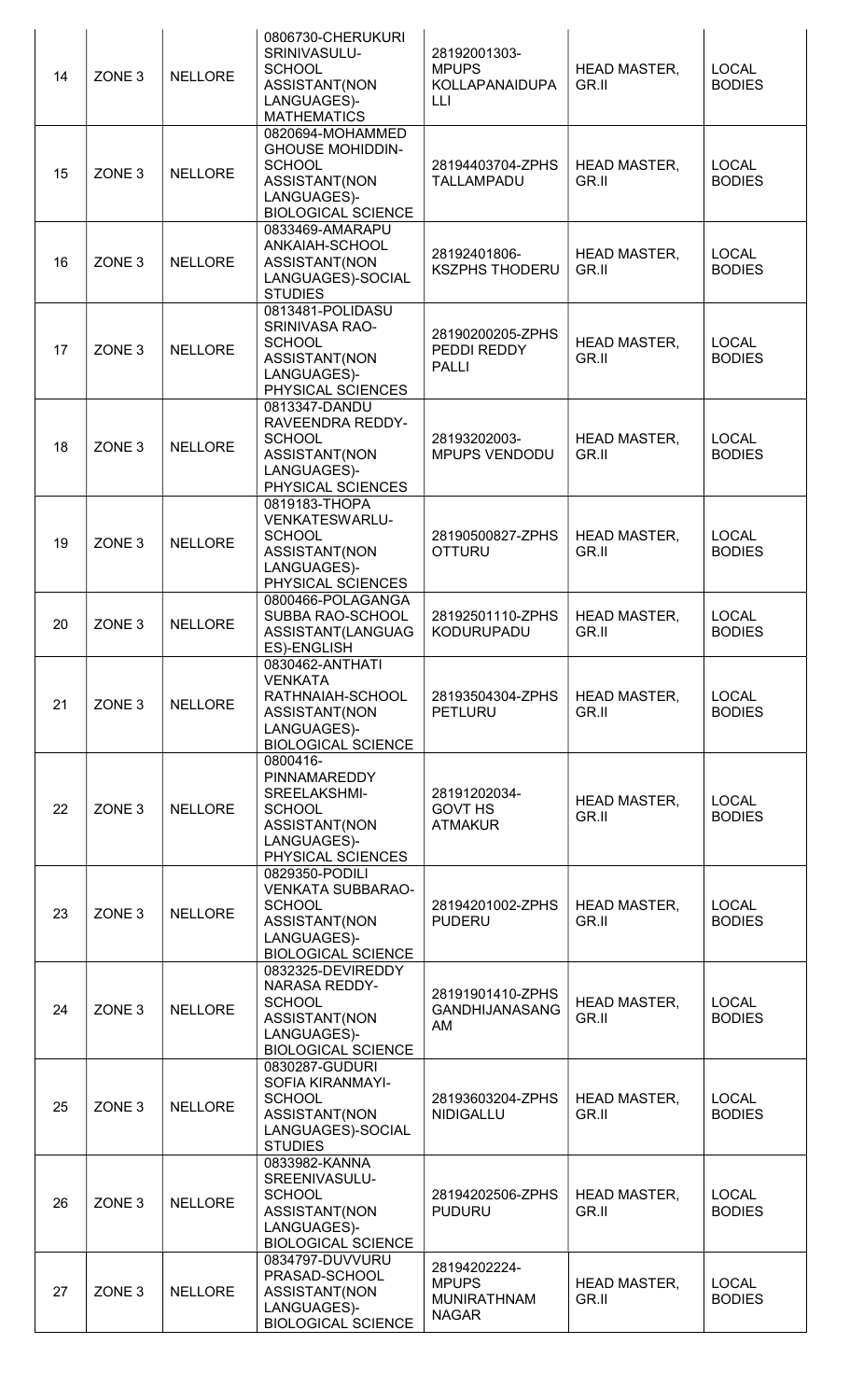| 28<br>29 | ZONE <sub>3</sub><br>ZONE <sub>3</sub> | <b>NELLORE</b><br><b>NELLORE</b> | 0821470-KANDAY<br>DEEVENAMMA-<br><b>SCHOOL</b><br>ASSISTANT(NON<br>LANGUAGES)-<br><b>BIOLOGICAL SCIENCE</b><br>0806443-EMBETI<br>DHANALAKSHMI-<br><b>SCHOOL</b><br>ASSISTANT(NON<br>LANGUAGES)- | 28192600107-ZPHS<br><b>PATUR</b><br>28190600108-<br><b>ZPGHS</b><br><b>BITRAGUNTA</b> | <b>HEAD MASTER,</b><br>GR.II<br><b>HEAD MASTER,</b><br>GR.II | <b>LOCAL</b><br><b>BODIES</b><br><b>LOCAL</b><br><b>BODIES</b> |
|----------|----------------------------------------|----------------------------------|-------------------------------------------------------------------------------------------------------------------------------------------------------------------------------------------------|---------------------------------------------------------------------------------------|--------------------------------------------------------------|----------------------------------------------------------------|
| 30       | ZONE <sub>3</sub>                      | <b>NELLORE</b>                   | <b>MATHEMATICS</b><br>0833480-MANGUMUR<br><b>MADHU SUDANA</b><br>REDDY-SCHOOL<br>ASSISTANT(NON<br>LANGUAGES)-<br>PHYSICAL SCIENCES                                                              | 28192201905-<br><b>MPUPS</b><br>PEDAGOPAVARAM                                         | <b>HEAD MASTER,</b><br>GR.II                                 | <b>LOCAL</b><br><b>BODIES</b>                                  |
| 31       | ZONE <sub>3</sub>                      | <b>NELLORE</b>                   | 0833523-SARASWATHI<br>RANGA RAJU-<br><b>SCHOOL</b><br>ASSISTANT(NON<br>LANGUAGES)-<br>PHYSICAL SCIENCES                                                                                         | 28192801707-ZPHS<br><b>VARIGONDA</b>                                                  | <b>HEAD MASTER,</b><br>GR.II                                 | <b>LOCAL</b><br><b>BODIES</b>                                  |
| 32       | ZONE <sub>3</sub>                      | <b>NELLORE</b>                   | 0827534-<br><b>THIKKAVARAPU</b><br>SREENIVASULU<br>REDDY-SCHOOL<br>ASSISTANT(NON<br>LANGUAGES)-<br><b>BIOLOGICAL SCIENCE</b>                                                                    | 28192501111-ZPHS<br>NARAYANREDDYP<br>ET                                               | <b>HEAD MASTER,</b><br>GR.II                                 | <b>LOCAL</b><br><b>BODIES</b>                                  |
| 33       | ZONE <sub>3</sub>                      | <b>NELLORE</b>                   | 0827381-<br><b>PARAMSETTY</b><br>PADMAKAR-SCHOOL<br>ASSISTANT(NON<br>LANGUAGES)-<br><b>BIOLOGICAL SCIENCE</b>                                                                                   | 28192701316-ZPP<br>HS KOTHUR OF I<br><b>PETA</b>                                      | <b>HEAD MASTER,</b><br>GR.II                                 | <b>LOCAL</b><br><b>BODIES</b>                                  |
| 34       | ZONE <sub>3</sub>                      | <b>PRAKASAM</b>                  | 0729749-VAKA<br>VENKATESWARALU-<br><b>SCHOOL</b><br>ASSISTANT(NON<br>LANGUAGES)-<br><b>MATHEMATICS</b>                                                                                          | 28184800905-<br><b>ZPHSVALLUR</b>                                                     | <b>HEAD MASTER,</b><br>GR.II                                 | <b>LOCAL</b><br><b>BODIES</b>                                  |
| 35       | ZONE <sub>3</sub>                      | <b>PRAKASAM</b>                  | 0742415-DARLA<br>JAYAVARA PRASAD-<br><b>SCHOOL</b><br>ASSISTANT(NON<br>LANGUAGES)-SOCIAL<br><b>STUDIES</b>                                                                                      | 28180101416-ZPHS<br>VEERABHADRA<br><b>PURAM</b>                                       | <b>HEAD MASTER,</b><br>GR.II                                 | <b>LOCAL</b><br><b>BODIES</b>                                  |
| 36       | ZONE <sub>3</sub>                      | <b>PRAKASAM</b>                  | 0727354-SHAIK<br><b>GHOUSE BASHA-</b><br><b>SCHOOL</b><br>ASSISTANT(NON<br>LANGUAGES)-<br><b>MATHEMATICS</b>                                                                                    | 28183601132-<br><b>ZPHSGIDDALUR</b><br>(PT)                                           | <b>HEAD MASTER,</b><br>GR.II                                 | <b>LOCAL</b><br><b>BODIES</b>                                  |
| 37       | ZONE <sub>3</sub>                      | <b>PRAKASAM</b>                  | 0718366-ANANTHU<br><b>SRINIVASA RAO-</b><br><b>SCHOOL</b><br>ASSISTANT(NON<br>LANGUAGES)-<br><b>MATHEMATICS</b>                                                                                 | 28181701006-ZPHS<br><b>VAIDANA</b>                                                    | <b>HEAD MASTER,</b><br>GR.II                                 | <b>LOCAL</b><br><b>BODIES</b>                                  |
| 38       | ZONE <sub>3</sub>                      | <b>PRAKASAM</b>                  | 0720116-ARE<br>VEERANJANEYA<br>VARAPRASAD-<br><b>SCHOOL</b><br>ASSISTANT(NON<br>LANGUAGES)-<br><b>MATHEMATICS</b>                                                                               | 28180300303-ZPHS<br>RAMASAMUDRAM                                                      | <b>HEAD MASTER,</b><br>GR.II                                 | <b>LOCAL</b><br><b>BODIES</b>                                  |
| 39       | ZONE <sub>3</sub>                      | <b>PRAKASAM</b>                  | 0724554-KADIYAM<br>PAPA RAO-SCHOOL<br>ASSISTANT(NON<br>LANGUAGES)-<br><b>MATHEMATICS</b><br>0736404-PATHLAVATH                                                                                  | 28182601103-ZPHS<br><b>ALAVALA PADU</b>                                               | <b>HEAD MASTER,</b><br>GR.II                                 | <b>LOCAL</b><br><b>BODIES</b>                                  |
| 40       | ZONE <sub>3</sub>                      | <b>PRAKASAM</b>                  | MOHANTHU NAIK-<br><b>SCHOOL</b><br>ASSISTANT(NON<br>LANGUAGES)-SOCIAL<br><b>STUDIES</b>                                                                                                         | 28180601103-ZPHS<br><b>GOBBURU</b>                                                    | <b>HEAD MASTER,</b><br>GR.II                                 | <b>LOCAL</b><br><b>BODIES</b>                                  |
| 41       | ZONE <sub>3</sub>                      | <b>PRAKASAM</b>                  | 0702987-B A<br>SRINIVASARAO-<br><b>SCHOOL</b><br>ASSISTANT(NON                                                                                                                                  | 28184301402-Z P<br>H.SCHILAKAPADU                                                     | <b>HEAD MASTER,</b><br>GR.II                                 | <b>LOCAL</b><br><b>BODIES</b>                                  |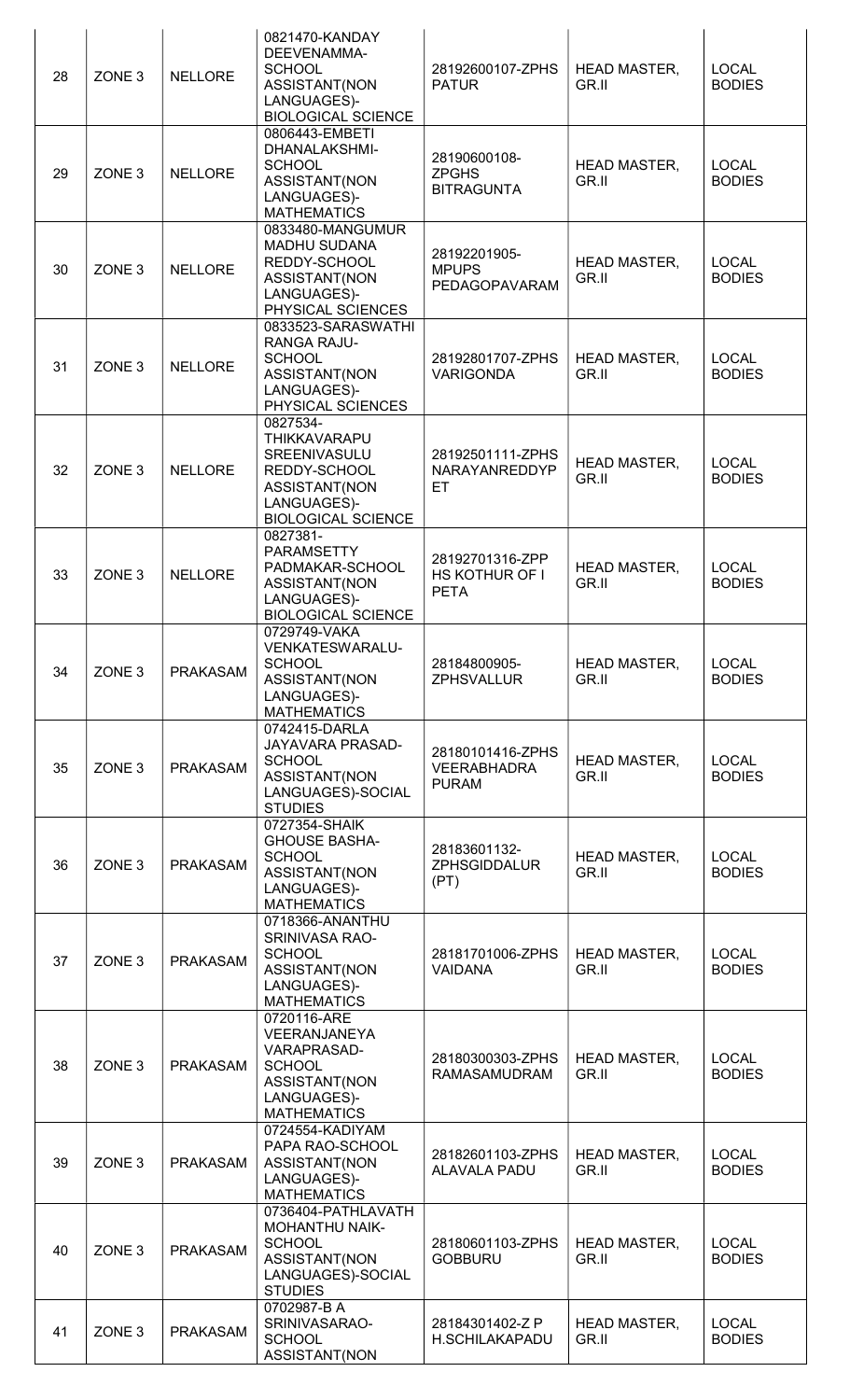|    |                   |                 | LANGUAGES)-<br><b>MATHEMATICS</b>                                                                                  |                                                         |                              |                               |
|----|-------------------|-----------------|--------------------------------------------------------------------------------------------------------------------|---------------------------------------------------------|------------------------------|-------------------------------|
| 42 | ZONE <sub>3</sub> | <b>PRAKASAM</b> | 0735803-GOPALUNI<br><b>VENKATESWARLU-</b><br><b>SCHOOL</b><br>ASSISTANT(NON<br>LANGUAGES)-<br><b>MATHEMATICS</b>   | 28180902004-ZPHS<br>THIPPAYA PALEM                      | <b>HEAD MASTER,</b><br>GR.II | <b>LOCAL</b><br><b>BODIES</b> |
| 43 | ZONE <sub>3</sub> | <b>PRAKASAM</b> | 0718396-NARAYANAM<br><b>SRINIVASACHARYULU</b><br>-SCHOOL<br>ASSISTANT(NON<br>LANGUAGES)-<br><b>MATHEMATICS</b>     | 28182001104-ZPHS<br><b>DRONADULA</b>                    | <b>HEAD MASTER,</b><br>GR.II | <b>LOCAL</b><br><b>BODIES</b> |
| 44 | ZONE <sub>3</sub> | <b>PRAKASAM</b> | 0704137-PUSAPATI<br><b>VENKATA RAMANA</b><br>KUMAR-SCHOOL<br>ASSISTANT(NON<br>LANGUAGES)-<br><b>MATHEMATICS</b>    | 28182801608-ZPHS<br><b>INAMANAMELLUR</b>                | <b>HEAD MASTER,</b><br>GR.II | <b>LOCAL</b><br><b>BODIES</b> |
| 45 | ZONE <sub>3</sub> | <b>PRAKASAM</b> | 0720077-GHANTA<br><b>VEERANJANEYA RAO-</b><br><b>SCHOOL</b><br>ASSISTANT(NON<br>LANGUAGES)-<br><b>MATHEMATICS</b>  | 28184600615-<br>ZPHSCHINAGANJA<br>M                     | <b>HEAD MASTER,</b><br>GR.II | <b>LOCAL</b><br><b>BODIES</b> |
| 46 | ZONE <sub>3</sub> | <b>PRAKASAM</b> | 0721633-BATCHU<br>PRASADA RAO-<br><b>SCHOOL</b><br>ASSISTANT(NON<br>LANGUAGES)-<br><b>MATHEMATICS</b>              | 28182300230-ZPHS<br><b>EPURUPALEM</b>                   | <b>HEAD MASTER,</b><br>GR.II | <b>LOCAL</b><br><b>BODIES</b> |
| 47 | ZONE <sub>3</sub> | <b>PRAKASAM</b> | 0729791-KOVI<br>CHIRANJEEVI-<br><b>SCHOOL</b><br>ASSISTANT(NON<br>LANGUAGES)-<br>PHYSICAL SCIENCES                 | 28184800905-<br><b>ZPHSVALLUR</b>                       | <b>HEAD MASTER,</b><br>GR.II | <b>LOCAL</b><br><b>BODIES</b> |
| 48 | ZONE <sub>3</sub> | <b>PRAKASAM</b> | 0738645-DAMMU KASI<br>VISWANADHAM-<br><b>SCHOOL</b><br>ASSISTANT(NON<br>LANGUAGES)-<br><b>BIOLOGICAL SCIENCE</b>   | 28181900106-KVVR<br><b>ZPHS ANANTHA</b><br><b>VARAM</b> | <b>HEAD MASTER,</b><br>GR.II | <b>LOCAL</b><br><b>BODIES</b> |
| 49 | ZONE <sub>3</sub> | <b>PRAKASAM</b> | 0736353-MUTHYALA<br>KANAKA DURGA-<br><b>SCHOOL</b><br>ASSISTANT(NON<br>LANGUAGES)-<br><b>MATHEMATICS</b>           | 28180990425-<br>ZPHS(GIRLS) 6TH<br><b>WARD</b>          | <b>HEAD MASTER,</b><br>GR.II | <b>LOCAL</b><br><b>BODIES</b> |
| 50 | ZONE <sub>3</sub> | <b>PRAKASAM</b> | 0705196-KONGARA<br><b>BANGARU KONDA-</b><br><b>SCHOOL</b><br>ASSISTANT(NON<br>LANGUAGES)-<br><b>MATHEMATICS</b>    | 28184900403-<br>ZPHSPATCHAVA                            | <b>HEAD MASTER,</b><br>GR.II | <b>LOCAL</b><br><b>BODIES</b> |
| 51 | ZONE <sub>3</sub> | <b>PRAKASAM</b> | 0718367-<br>NURUBHASHU<br>KHALISHAVALLI-<br><b>SCHOOL</b><br>ASSISTANT(NON<br>LANGUAGES)-<br><b>MATHEMATICS</b>    | 28182800403-ZPHS<br><b>KARUMUDIVARI</b><br><b>PALEM</b> | <b>HEAD MASTER,</b><br>GR.II | <b>LOCAL</b><br><b>BODIES</b> |
| 52 | ZONE <sub>3</sub> | <b>PRAKASAM</b> | 0723309-MANDA<br>KUMARI-SCHOOL<br>ASSISTANT(NON<br>LANGUAGES)-<br><b>MATHEMATICS</b>                               | 28184001804-<br><b>ZPHSGUNTU PALLI</b>                  | <b>HEAD MASTER,</b><br>GR.II | <b>LOCAL</b><br><b>BODIES</b> |
| 53 | ZONE <sub>3</sub> | <b>PRAKASAM</b> | 0733691-CHANDALURI<br>SUBRAHMANYAM-<br><b>SCHOOL</b><br>ASSISTANT(NON<br>LANGUAGES)-<br><b>MATHEMATICS</b>         | 28183202403-<br>ZPHSHANUMANTH<br><b>UNI PADU</b>        | <b>HEAD MASTER,</b><br>GR.II | <b>LOCAL</b><br><b>BODIES</b> |
| 54 | ZONE <sub>3</sub> | <b>PRAKASAM</b> | 0729241-SHAIK ABDUL<br><b>KAREEM SAHEB-</b><br><b>SCHOOL</b><br>ASSISTANT(NON<br>LANGUAGES)-<br><b>MATHEMATICS</b> | 28184700316-<br>ZPHSALLUR (VILL)                        | <b>HEAD MASTER,</b><br>GR.II | <b>LOCAL</b><br><b>BODIES</b> |